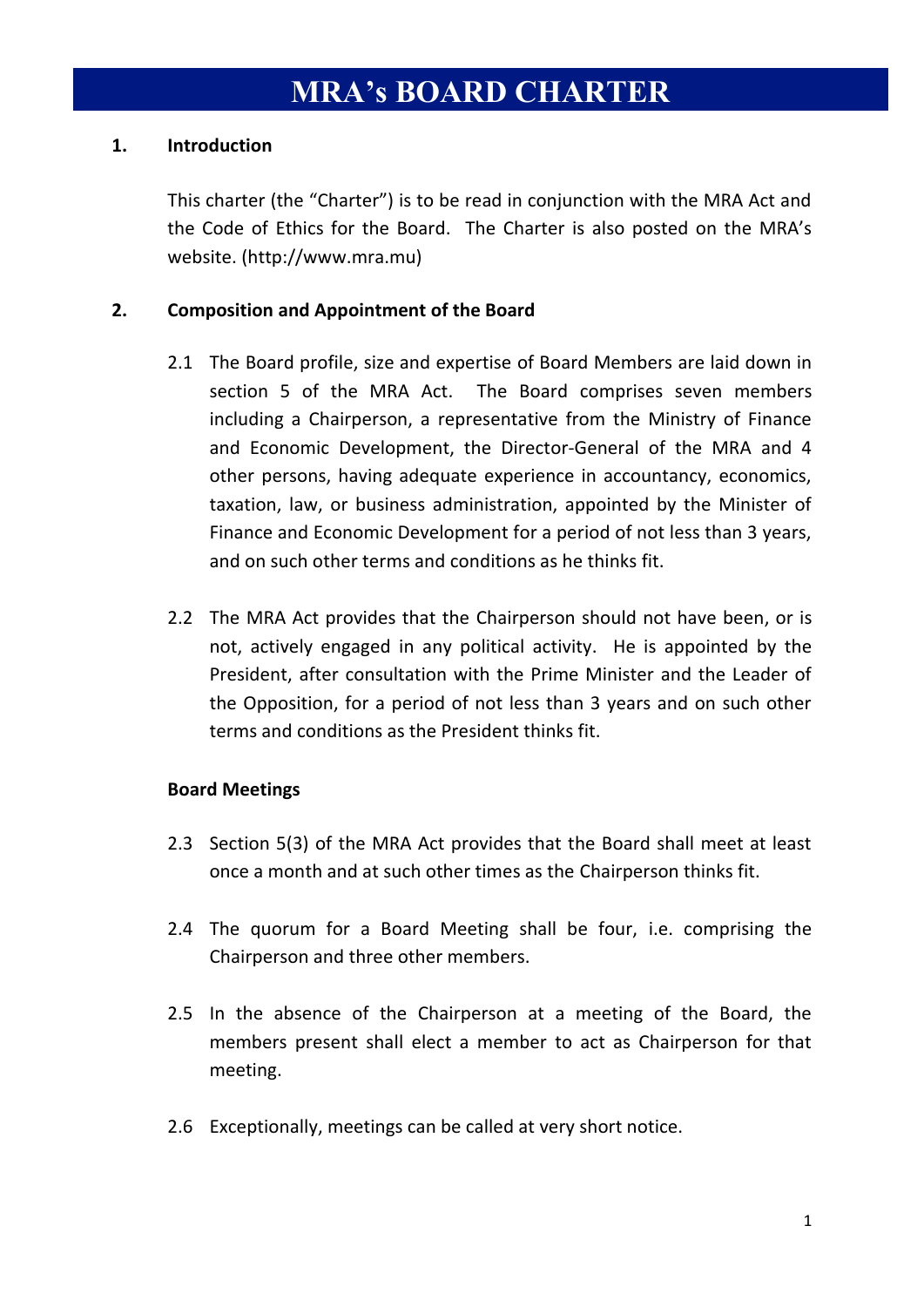- 2.7 The Secretary shall ensure that the Agenda and all relevant documents for these meetings are preferably sent at least two days prior to these meetings.
- 2.8 The Minutes of the previous Board meeting shall be approved at the next meeting of the Board.
- 2.9 Minutes of every Board meeting are to be signed by the Chairperson and the Secretary.

# **3. Roles and Responsibilities of the Board**

The roles and functions of the Board include:

- giving strategic direction, providing leadership and promoting good governance practices throughout the organisation;
- overseeing the implementation of strategies, policies and plans;
- **EXEDENT** giving guidance and maintaining effective control over the Authority;
- selecting and recruiting competent staff to form part of the Management Team;
- laying down the terms and conditions of service of officers of the Management Team and every employee of the Authority;
- approving the annual budget of the Authority for submission to the Ministry of Finance and Economic Development;
- **P** putting in place an effective internal control systems;
- ensuring that risk management strategies are developed and implemented effectively;
- **EXE** ensuring that an effective staff integrity management programme is in place; and
- approving the writing off of irrecoverable debt after prior comments of the Director, Internal Audit Division.

The Head of the Internal Affairs and Internal Audit Divisions report on, and are directly accountable to the Board for, the execution of the duties assigned to them.

Section 6 (6) of the MRA Act stipulates that the Board shall not have access to any information concerning the liability or otherwise of any person to tax.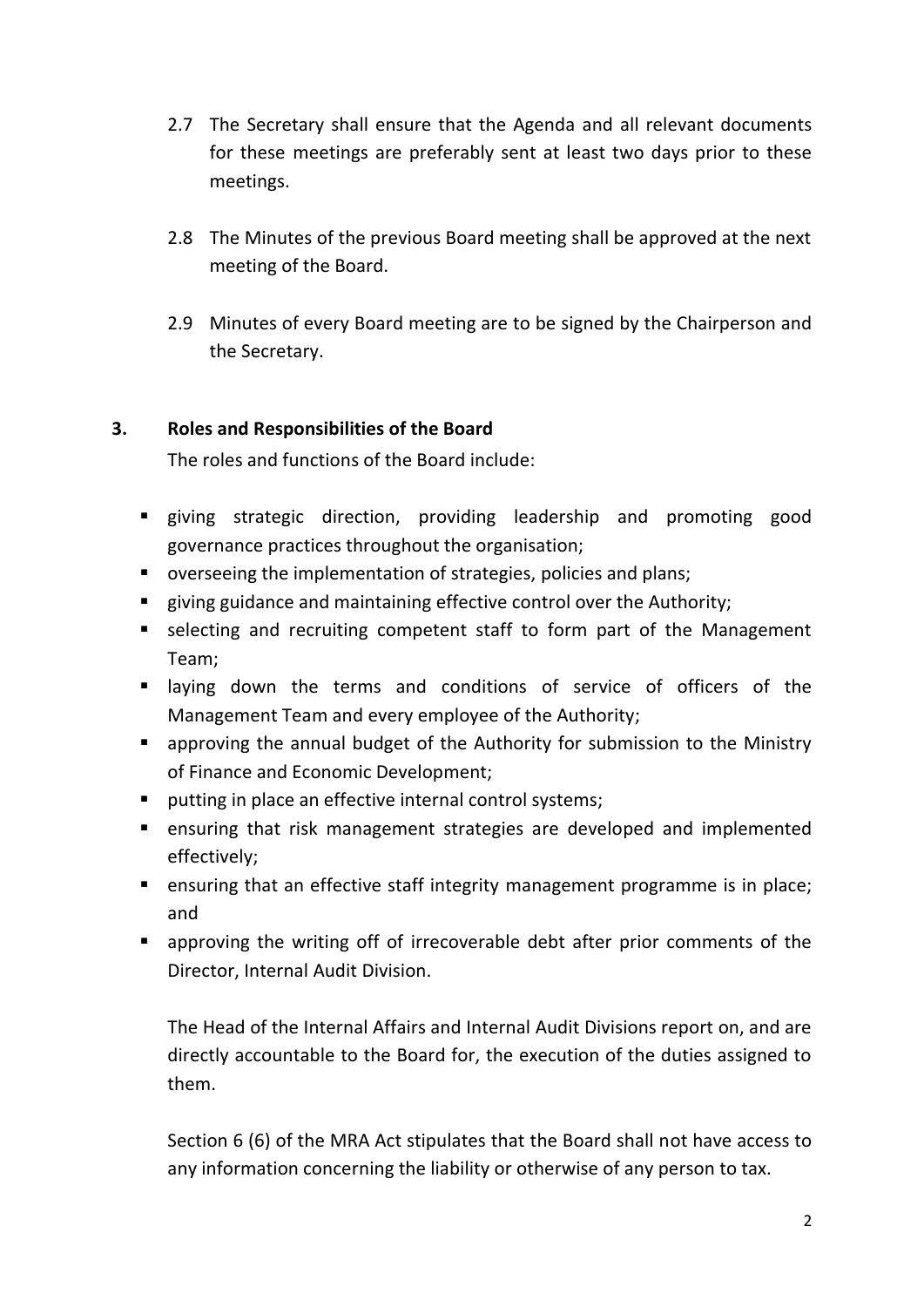## **4. Annual Report and Accounts**

The Board is required to approve the financial statements and annual report of the MRA within the statutory deadlines set out in the Statutory Bodies (Accounts and Audit) Act. It is also required to submit the Annual Report, including the audited financial statements, to the Minister.

## **5. Responsibilities of the Chairperson**

The Chairperson is a non-executive person appointed as per paragraph 2.2 above. He/She is primarily responsible for the activities of the Board, acts as its spokesperson and is also the principal contact for the Director-General. Both the Chairperson and the Director-General shall meet regularly.

The main responsibilities of the Chairperson are to ensure that:

- the Board performs its duties in accordance with Law;
- the Agenda for Board meetings is set and discussed with the Director-General and the Secretary to the Board;
- Board members, when appointed, participate in an induction program;
- Board members receive all information necessary for them to perform their duties and actively participate during Board meetings;
- Board meetings are chaired in an effective manner;
- the Board has sufficient time for consultation and decision-making; and
- the Board committees function properly.

## **6. Secretary to the Board**

Section 5(6) of the MRA Act provides that there shall be a Secretary to the Board who shall be an MRA employee designated by the Board and who shall:

- **P** prepare and attend every meeting of the Board;
- keep Minutes of its proceedings;
- communicate Board decisions to concerned parties, and
- **have such other duties as may be determined by the Board.**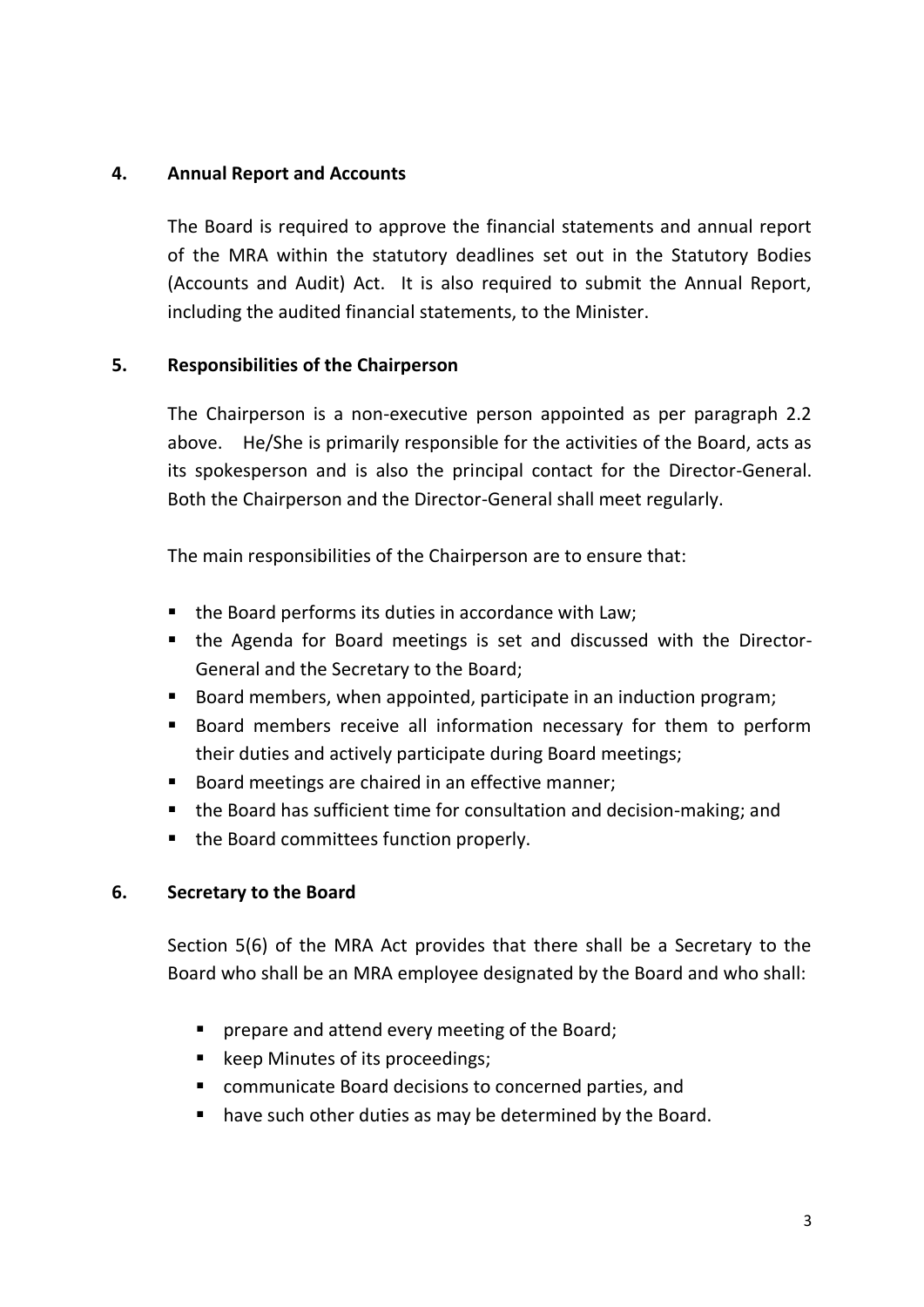## **7. Board Committees**

The Board has established three committees, in line with requirements of the National Code of Corporate Governance, so as to assist it in carrying out its responsibilities.

The sub-committees established are as follows:

- Audit & Oversight/Risk Management Committee;
- **EXECO COVERT** Corporate Governance Committee; and
- **Procurement Committee.**

Each Committee operates within clearly defined terms of reference. The Committee Charter is approved by the Board.

The Board remains collectively responsible for the decisions and actions taken by any Committee.

Each Committee is required to report to the Board after each meeting.

The Charters and the composition of the Committees are posted on the organisation's website.

## **8. Certain Other Duties of the Board**

Some others duties of the Board include:

- set up additional MRA Departments, split a Department into two or more or merge 2 or more Departments into one;
- **•** borrow money or raise loans, with the approval of the Minister;
- **EXT** give directions of a general or specific character to the Director-General or the Secretary; and
- **E** set up such sub-committees as it thinks fit consisting of one or more members, one or more officers and of such other qualified persons as it thinks fit who shall be co-opted to sit thereon.